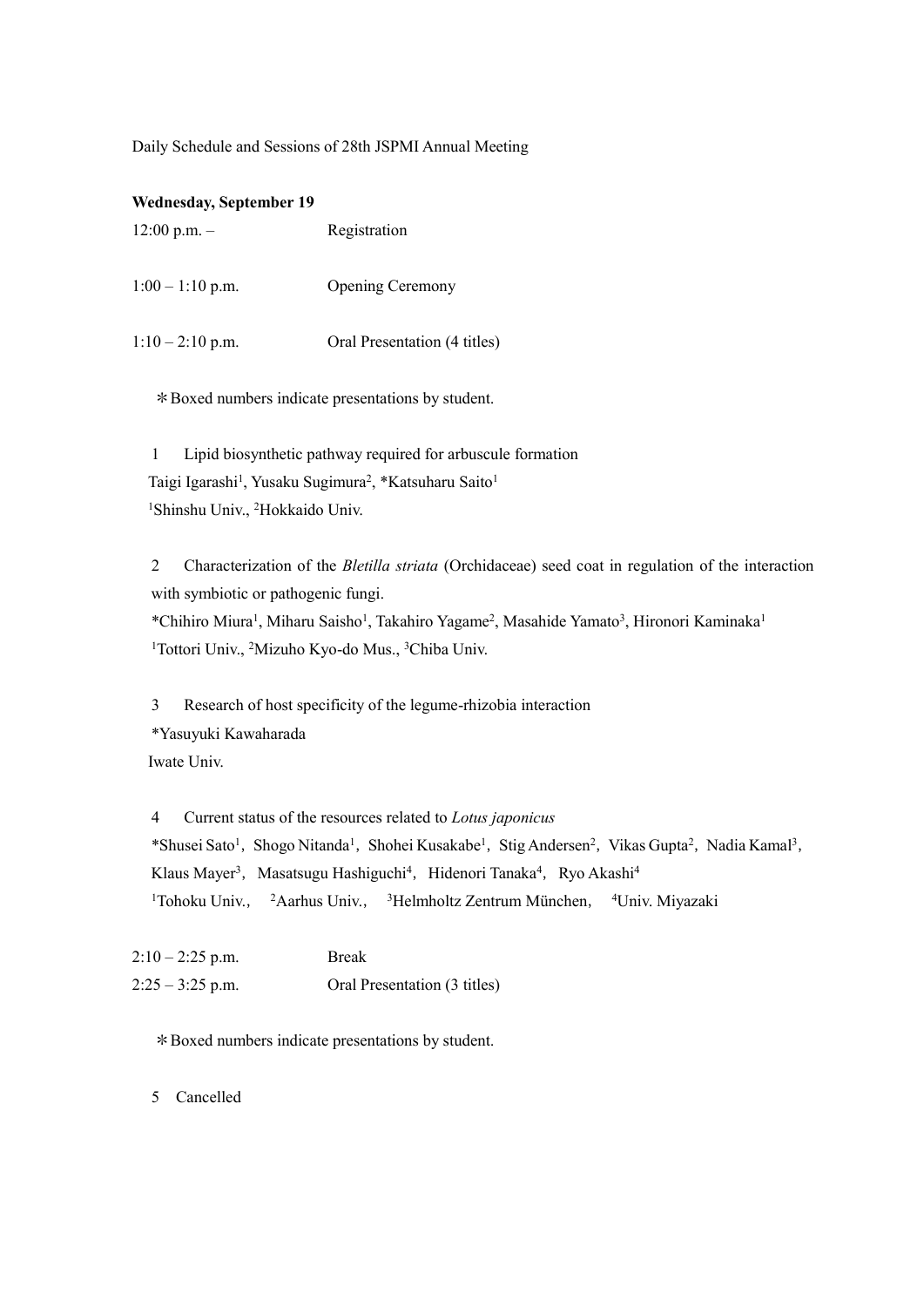6 Denitrification is lower in *Bradyrhizboum japonicum* than in *B. diazoefficiens* due to impaired nitrate reductase activity

\*Arthur Fernandes Siqueira, Kiwamu Minamisawa, Cristina Sánchez Grad. Sch. Life Sci., Tohoku Univ.

7 The determinant of symbiotic incompatibility between *Rj2*-soybean and bradyrhizobia \*Masayuki Sugawara<sup>1</sup>, Yosuke Umehara<sup>2</sup>, Satoko Takahashi<sup>1</sup>, Shusei Sato<sup>1</sup>, Hisayuki Mitsui<sup>1</sup>, Kiwamu Mimanisawa<sup>1</sup>

<sup>1</sup>Tohoku Univ., <sup>2</sup>NARO

8 Immune peptides Pep confers not only stress tolerance but also plant adaptation to low nutrients and symbiosis with microbes in rice.

\*Masako Fuji<sup>1</sup>, Rena Tani<sup>1</sup>, Shigetaka Yasuda<sup>1</sup>, Yoshihiro Kobae<sup>2</sup>, Yuniar Devi Utami<sup>3</sup>, Yuichi Hongoh<sup>3</sup>, Yutaka Sato<sup>4</sup>, Yusuke Saijo<sup>1</sup>

<sup>1</sup>Div. Bio. Sci., NAIST, <sup>2</sup>Rakuno Gakuen Univ., <sup>3</sup> Grad. Sch. Biosci. Biotech., Tokyo Inst. Technol., <sup>4</sup> Natl. Inst. Genet.

| $3:25 - 3:40$ p.m. | <b>Break</b>                          |
|--------------------|---------------------------------------|
| $3:40 - 5:00$ p.m. | General Discussion 1 (oral: $1 - 8$ ) |
| 5:00 p.m. $-$      | Poster Viewing (mixer)                |

| <b>Thursday, September 20</b>                                                      |                                            |
|------------------------------------------------------------------------------------|--------------------------------------------|
| $9:00-10:15$ a.m.                                                                  | Short Presentation (47 poster titles)      |
| $10:30 - 11:30$ a.m.                                                               | Poster Viewing with Authors (odd numbers)  |
| $11:30 - 12:30$ p.m.                                                               | Poster Viewing with Authors (even numbers) |
| Lunch/Special Session for Students and Early Carrier Researchers/Committee Meeting |                                            |
| $1:45 - 2:20$ p.m.                                                                 | General Discussion 2 (poster: P1–P16)      |

2:20 – 2:30 p.m. Break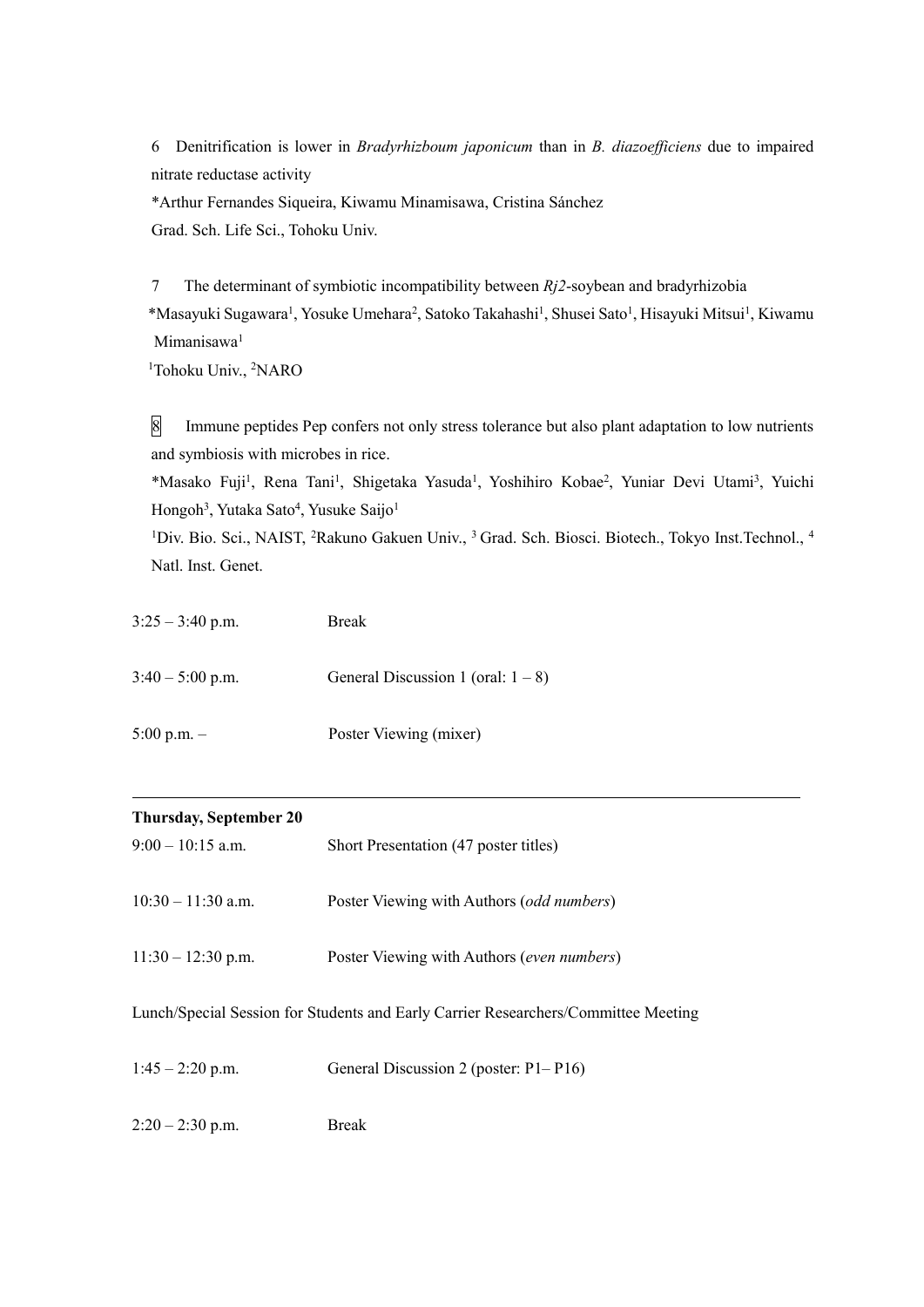| $2:30 - 3:05$ p.m.                              | General Discussion 3 (poster: $P17 - P32$ )                                         |
|-------------------------------------------------|-------------------------------------------------------------------------------------|
| $3:05 - 3:15$ p.m.                              | <b>Break</b>                                                                        |
| $3:15 - 3:45$ p.m.                              | General Discussion 4 (poster: P33 – P47)                                            |
| $3:45 - 4:00$ p.m.                              | <b>Break</b>                                                                        |
| $4:00 - 4:45$ p.m.                              | Special Lecture 1                                                                   |
| Atsushi Ishihara, Professor, Tottori University |                                                                                     |
|                                                 | Evolution of defense-related secondary metabolism in the Poaceae                    |
| $4:45 - 5:00$ p.m.                              | <b>Break</b>                                                                        |
| $5:00 - 5:45$ p.m.                              | Special Lecture 2                                                                   |
|                                                 | Yusuke Saijo, Associate Professor, Nara Institute of Science & Technology           |
|                                                 | Integration of microbial and environmental cues in plant immunity and adaptation to |
| fluctuating environments                        |                                                                                     |
| $5:45 - 6:00$ p.m.                              | <b>Break</b>                                                                        |

7:00 p.m. – Social Gathering

## **Friday, September 21**

9:30 – 10:30 a.m. Oral Presentation (4 titles) \*Boxed numbers indicate presentations by student.

9 Analysis on regulation of the quorum sensing of *Ralstonia solanacearum* strain OE1-1 by the RNA-seq

\*Yasufumi Hikichi<sup>1</sup>, Tatsuya Nobori<sup>2</sup>, Kazusa Hayashi<sup>1</sup>, Wakana Senuma<sup>1</sup>, Akinori Kiba<sup>1</sup>, Kouhei Ohnishi<sup>1</sup>, Kenji Kai<sup>3</sup>, Kenichi Tsuda<sup>2</sup>

<sup>1</sup>Kochi Univ., <sup>2</sup>MPIPZ, <sup>3</sup>Osaka Pref. Univ.

10 Antagonism between SA- and JA-signaling conditioned by saccharin renders resistance to a specific pathogen in *Arabidopsis thaliana*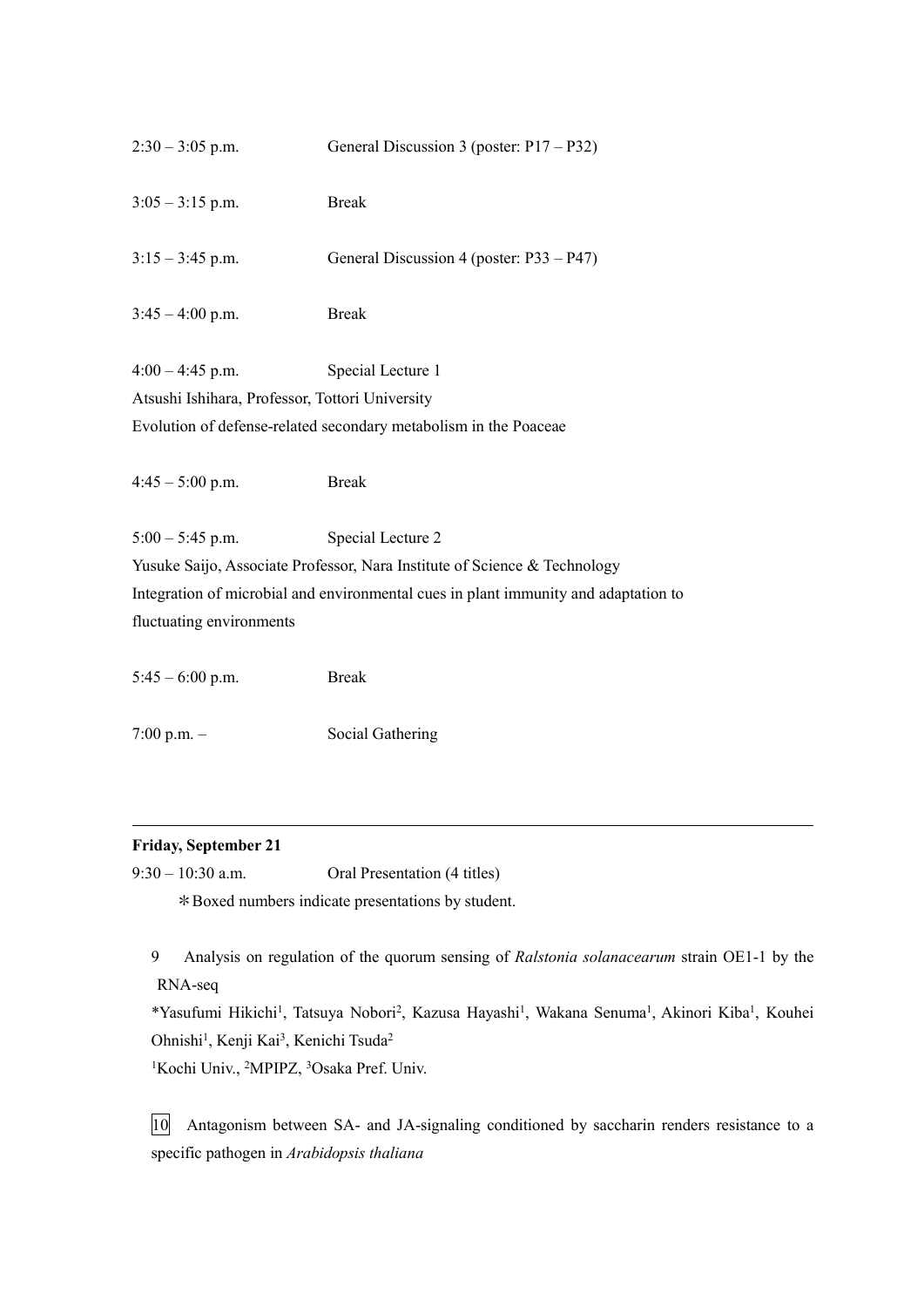\*Phuong L.T.<sup>1, 3</sup>, Aprilia N.F.<sup>1</sup>, Luan M.T.<sup>1, 3</sup>, Matsui H.<sup>1</sup>, Noutoshi Y.<sup>1</sup>, Yamamoto M.<sup>1</sup>, Ichinose Y.<sup>1</sup>, Shiraishi T.<sup>2</sup>, Toyoda K.<sup>1</sup>

<sup>1</sup>Okayama Univ., <sup>2</sup>RIBS Okayama, <sup>3</sup>Hong Duc Univ., Vietnam.

11 A CEP peptide acts as an endogenous suppressor in Arabidopsis \*Aprilia N.F.<sup>1</sup>, Mai T.L.<sup>1</sup>, Phuong L.T.<sup>1</sup>, Zhao L.<sup>1</sup>, Shiokawa T.<sup>2</sup>, Tada H.<sup>2</sup>, Matsui H.<sup>1</sup>, Noutoshi Y.<sup>1</sup>, Yamamoto, M.<sup>1</sup>, Ichinose Y.<sup>1</sup>, Shiraishi T.<sup>3</sup>, Toyoda K.<sup>1</sup> <sup>1</sup>Okayama Univ., <sup>2</sup>Adv. Sci. Research Center, Okayama Univ., <sup>3</sup>RIBS Okayama

12 Characterization of chitosan-binding protein from pea cell wall using a biocytin hydrazidelabelled chitosan oligosaccharides

Mika Matsuo<sup>1</sup>, Maya Kawabata<sup>1</sup>, Momiji Miki<sup>1</sup>, Hidenori Matsui<sup>1</sup>, Yoshiteru Noutoshi<sup>1</sup>, Mikihiro Yamamoto<sup>1</sup>, Yuki Ichinose<sup>1</sup>, Tomonori Shiraishi<sup>2</sup>, \*Kazuhiro Toyoda<sup>1</sup> <sup>1</sup>Okayama Univ., <sup>2</sup>RIBS Okayama

| $10:30 - 10:45$ a.m. | <b>Break</b>                                  |
|----------------------|-----------------------------------------------|
| $10:45 - 11:25$ a.m. | General Discussion 5 (oral: $9 - 12$ )        |
| $11:25 - 11:40$ a.m. | <b>Break</b>                                  |
| $11:40 - 12:10$ p.m. | JSPMI 28th General Meeting & Closing Ceremony |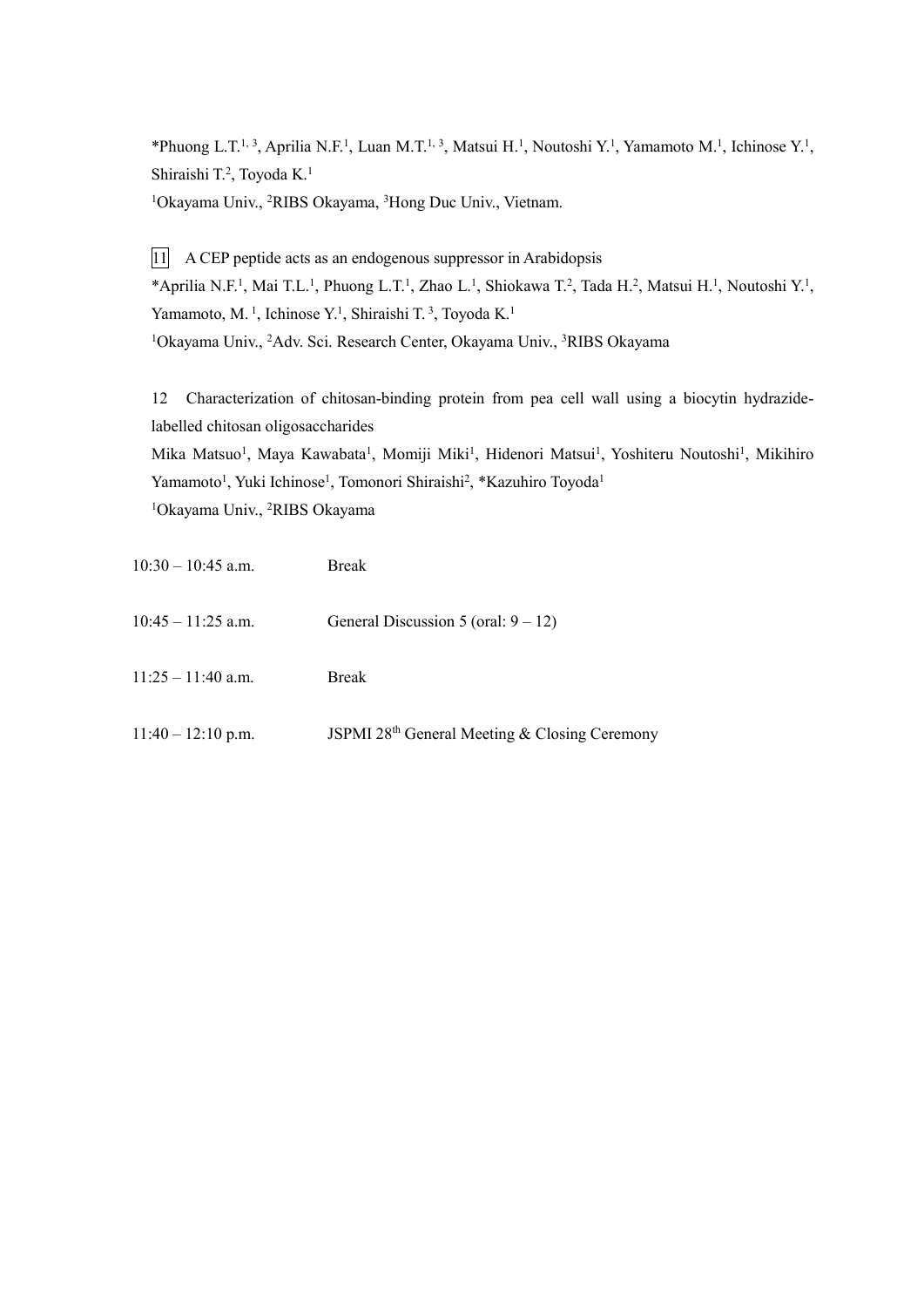Scientific Posters of JSPMI 28th Annual Meeting

## **Wednesday, September 19**

12:00 p.m. – Poster Set-Up

## **Thursday, September 20**

| $9:00 - 10:15$ a.m.  | Short Presentation (all posters)           |
|----------------------|--------------------------------------------|
| $10:30 - 11:30$ a.m. | Poster Viewing with Authors (odd numbers)  |
| $11:30 - 12:30$ p.m. | Poster Viewing with Authors (even numbers) |
| $1:45 - 2:20$ p.m.   | General Discussion 2 ( $P1 - P16$ )        |
| $2:30 - 3:05$ p.m.   | General Discussion 3 (P17 – P32)           |
| $3:15 - 3:45$ p.m.   | General Discussion 4 (P33 – P47)           |

## **Friday, September 21**

| $9:30 - 12:10$ p.m. | Poster Take-Down |
|---------------------|------------------|
|---------------------|------------------|

【Posters, 47 titles】

\*Boxed poster numbers indicate presentations by student.

P1 Analysis of the synthesis and secretion of santopine in tobacco \*Tomohisa Shimasaki, Takashi Kawasaki, Kazufumi Yazaki, Akifumi Sugiyama RISH, Kyoto Univ.

P2 Analysis of the caffeine secretion from coffee roots for the modeling of rhizosphere caffeine \*Kohei Ohno<sup>1</sup>, Masaru Nakayasu<sup>1</sup>, Tomo Kawakami<sup>1</sup>, Shoichiro Hamamoto<sup>2</sup>, Kazufumi Yazaki<sup>1</sup>, Akifumi Sugiyama<sup>1</sup> <sup>1</sup>RISH. Kyoto Univ., <sup>2</sup>Grad. Sch. Agri. Life Sci. Univ. Tokyo.

P3 Analysis of the dynamics of shikonins in the rhizosphere of *Lithospermum erythrorhizon* \*Ko Sato<sup>1</sup>, Shoichiro Hamamoto<sup>2</sup>, Taku Nishimura<sup>2</sup>, Kazufumi Yazaki<sup>1</sup>, Akifumi Sugiyama<sup>1</sup> <sup>1</sup>RISH., Kyoto Univ., <sup>2</sup>Grad. Sch. Agri. Life Sci., Univ. Tokyo.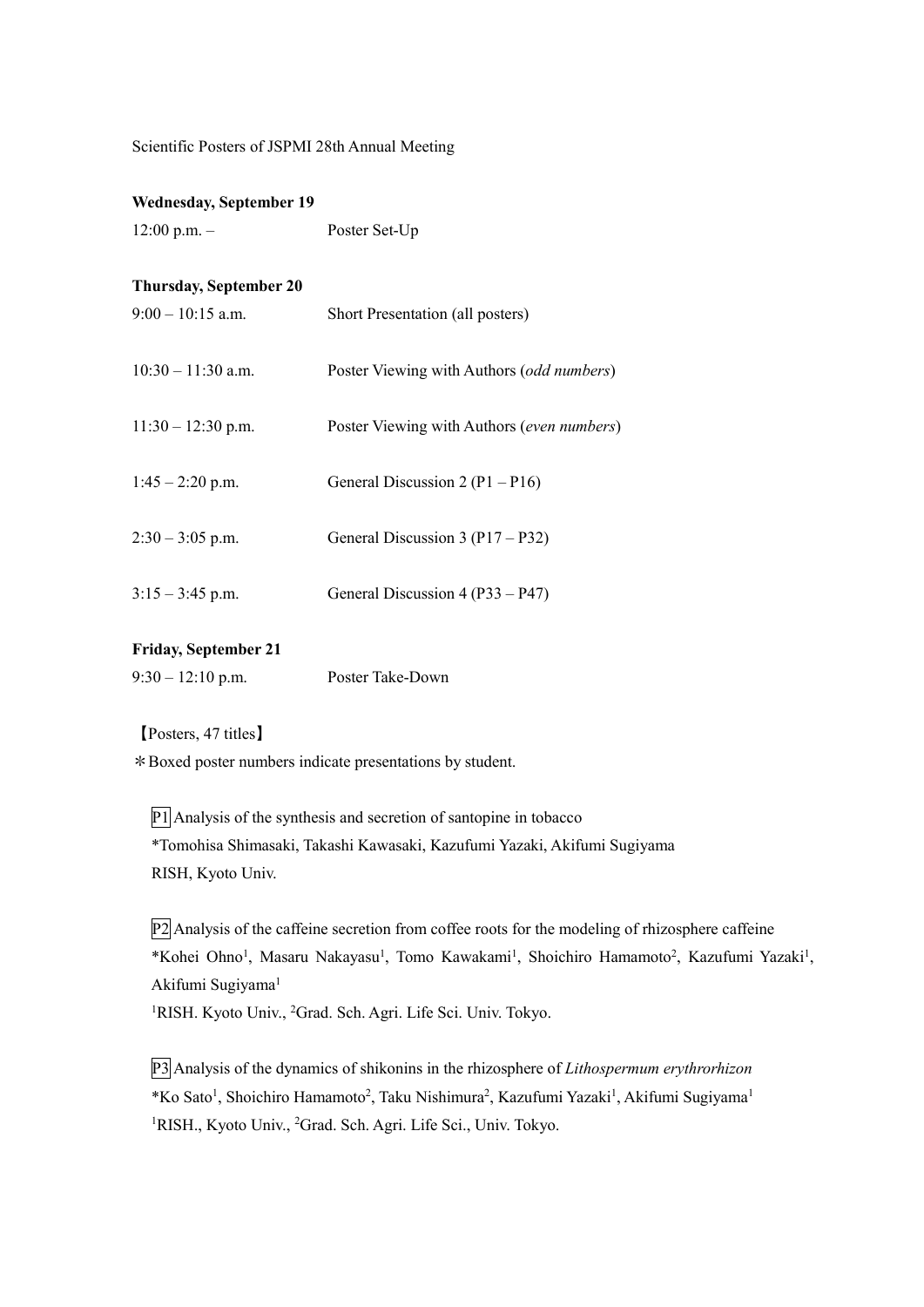P4 Analysis of dynamics and function of daidzein in the soybean rhizosphere \*Fuki Okutani<sup>1</sup>, Shoichiro Hamamoto<sup>2</sup>, Naoto Nihei<sup>2</sup>, Taku Nishimura<sup>2</sup>, Yuichi Aoki<sup>3</sup>, Hisabumi Takase<sup>4</sup>, Kazufumi Yazaki<sup>1</sup>, Akifumi Sugiyama<sup>1</sup> <sup>1</sup>RISH., Kyoto Univ., <sup>2</sup>Grad. Sch. Agri. Life Sci., Univ. Tokyo., <sup>3</sup>Grad. Sch. Info Sci., Tohoku Univ., <sup>4</sup>Bioenv. Sci., Kyoto Gakuen Univ.

P5 The influence of host plants on the distribution of Cluster II *Frankia* \*Kai Battenberg<sup>1</sup>, Jannah A. Wren<sup>2</sup>, Alison M. Berry<sup>2</sup> <sup>1</sup>CSRS, RIKEN, <sup>2</sup>Depart. Plant Sci., UC Davis

P6 IS-mediated deletion on *Bradyrhizobium* genome by a negative selection marker \*Haruka Arashida, Haruka Odake, Masayuki Sugawara, Kiwamu Minamisawa Grad. Sch. Life Sci., Tohoku Univ.

P7 Experimental evolution of bradyrhizobial symbiosis island by soil inoculation \*Haruka Odake, Masayuki Sugawara, Kiwamu Minamisawa Grad. Sch. Life Sci., Tohoku Univ.

P8 Genome comparison and evolution between *Lespedeza* and *Glycine*-nodulating bradyrhizobia \*Yuki Konno<sup>1</sup>, Masaya Kajiwara<sup>2</sup>, Tomoyuki Nemoto<sup>2</sup>, Masayuki Sugawara<sup>1</sup>, Kiwamu Minamisawa<sup>1</sup> <sup>1</sup>Tohoku Univ., <sup>2</sup>Ishinomaki Senshu Univ.

P9 Genomic islands variation of *Bradyrhizobium elkanii* strains \*Yudai Gamo<sup>1</sup>, Manabu Itakura<sup>1</sup>, Kiwamu Minamisawa<sup>2</sup>, Takakazu Kaneko<sup>1</sup> <sup>1</sup>Kyoto Sangyo Univ., <sup>2</sup>Tohoku Univ.,

P10 Genetic and symbiotic diversity among rhizobia isolated from soil and *Lotus japonicus* nodules in Miyakojima \*Maho Hikida, Kazuhiko Saeki Nara Women's Univ.

P11 Whole genome sequencing of *Lotus japonicus*-associated symbionts and inoculation experiments to *L. japonicus* wild accessions

\*Masaru Bamba<sup>1</sup>, Seishiro Aoki<sup>2</sup>, Tadashi Kajita<sup>3</sup>, Hiroaki Setoguchi<sup>4</sup>, Yasuyuki Watano<sup>5</sup>, Syusei Sato<sup>6</sup>, Takashi Tsuchimatsu<sup>5</sup>

<sup>1</sup>Chiba Univ., <sup>2</sup>Univ. Tokyo, <sup>3</sup>Univ. Ryukyus, <sup>4</sup>Kyoto Univ., <sup>5</sup>Chiba Univ., <sup>6</sup>Tohoku Univ.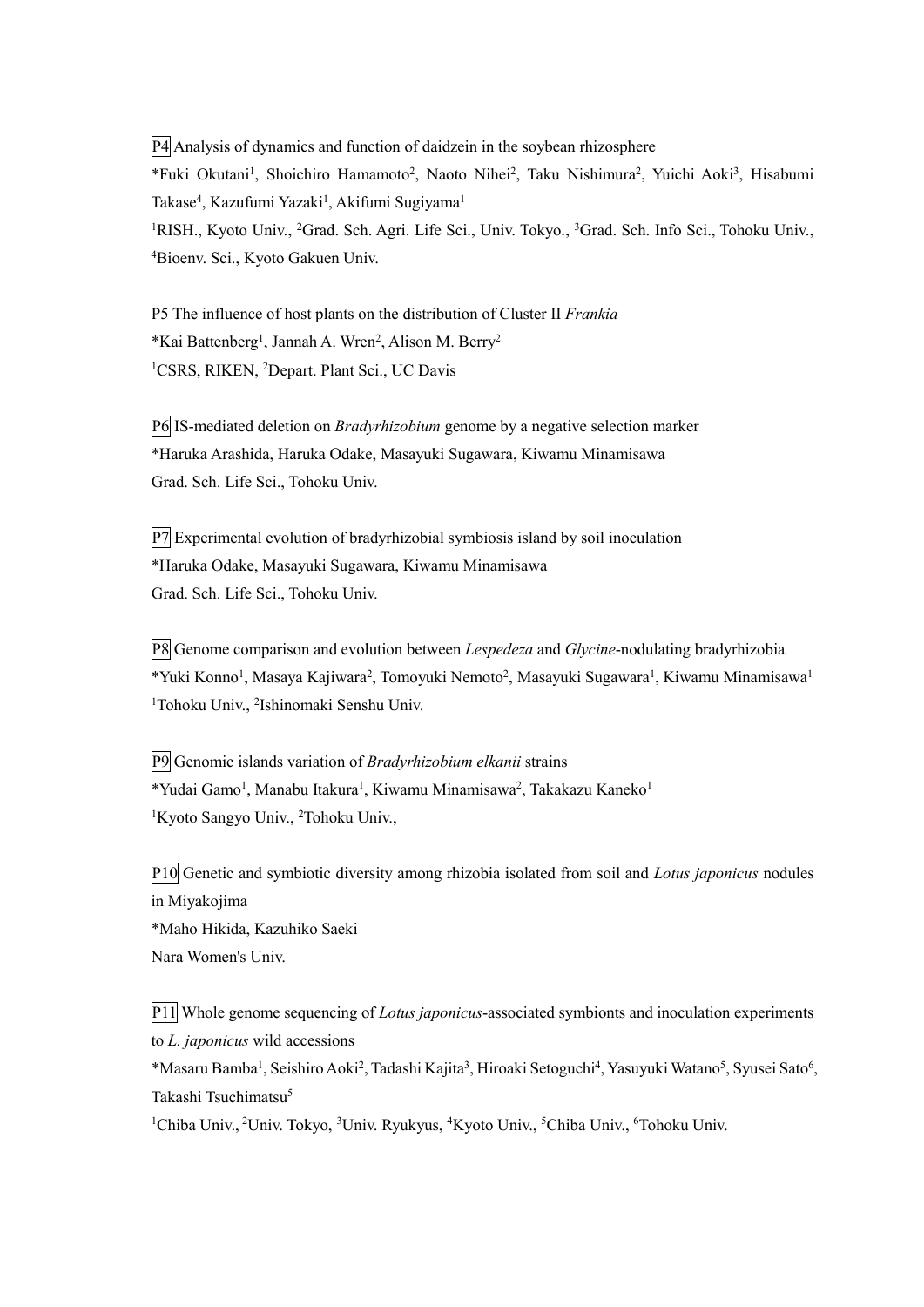P12 Phylogenetic analysis of rhizobia isolated from alpine legume *Hedysarum vicioides* in Japan \*Shimpei Hasegawa<sup>1</sup>, Tomohiro Kawai<sup>2</sup>, Naoto Seo<sup>3</sup>, Shusei Sato<sup>4</sup>, Kazufumi Yazaki<sup>3</sup>, Kojiro Takanashi2, 5

<sup>1</sup>Grad. Sch. Sci. and Tech., Shinshu Univ., <sup>2</sup>Faculty Sci., Shinshu Univ., <sup>3</sup>RISH, Kyoto Univ., <sup>4</sup>Grad. Sch. Life Sci., Tohoku Univ., <sup>5</sup>IMS, Shinshu Univ.

P13 Nodulation of *Aeschynomene indica* by *Ralstonia* sp., a  $\beta$ -proteobacterium \*Shingo Hata<sup>1</sup>, Tesshu Tamai<sup>1</sup>, Takamasa Suzuki<sup>2</sup>, Aiko Tanaka<sup>1, 3</sup> <sup>1</sup>Ryukoku Univ., <sup>2</sup>Chubu Univ., <sup>3</sup>Nagoya Univ.

P14 Adaptation of USDA110-type *Bradyrhizobium diazoefficiens* to soil environments \*Ryota Noda, Masayuki Sugawara, Kiwamu Minamizawa Grad. Sch. Life Sci., Tohoku Univ.

P15 N2O reductase activity of indigenous isolates belonging to USDA110 type in *Bradyrhizobium diazoefficiens*

\*Genki Iwasaki, Arthur Fernandes Siqueira, Cristina Sánchez Gómez, Ryouta Noda, Masayuki Sugawara, Kiwamu Minamisawa

Grad. Sch. Life Sci., Tohoku Univ.

P16 Genome analysis of *Bacillus velezensis* S141 promoting symbiotic nitrogen fixation of soybean with *Bradyrhizobium diazoefficiens* USDA110 Surachat Sibponkrung<sup>1</sup>, \*Takahiko Kondo<sup>2</sup>, Panlada Tittabutr<sup>1</sup>, Nantakorn Boonkerd<sup>1</sup>, Neung Teaumroong<sup>1</sup>, Ken-ichi Yoshida<sup>2</sup> <sup>1</sup>Suranaree Univ. Technol., <sup>2</sup>Grad Sch Sci., Technol., Innov., Kobe Univ.

P17 Isolation and characterization of nitrogen-fixing bradyrhizobia from sorghum roots \*Takashi Morikawa<sup>1</sup>, Shintaro Hara<sup>1</sup>, Sawa Hara<sup>1</sup>, Tsuyoshi Tokunaga<sup>2</sup>, Kiwamu Minamisawa<sup>1</sup> <sup>1</sup>Grad. Sch. Life Sci., Tohoku Univ., <sup>2</sup>EARTHNOTE Co. Ltd.

 $P18$  *nif* gene organization and N<sub>2</sub>-fixing ability of bradyrhizobial isolates from sorghum root \*Sawa Hara<sup>1</sup>, Takashi Morikawa<sup>1</sup>, Shintaro Hara<sup>1</sup>, Masayuki Sugawara<sup>1</sup>, Junichi Yoneda<sup>2</sup>, Tsuyoshi Tokunaza<sup>2</sup>, Kiwamu Minamisawa<sup>1</sup> <sup>1</sup>Grad. Sch. Life Sci., Tohoku Univ., <sup>2</sup>EARTHNOTE Co. Ltd.

P19 Bradyrhizobial *nifV* gene functions on nitrogen fixation under free living and symbiotic state \*Shun Hashimoto<sup>1</sup>, Jenjira Wongdee<sup>2</sup>, Teerana Greetatorn<sup>2</sup>, Pongpan Songwat<sup>2</sup>, Kohki Goto<sup>1</sup>, Eric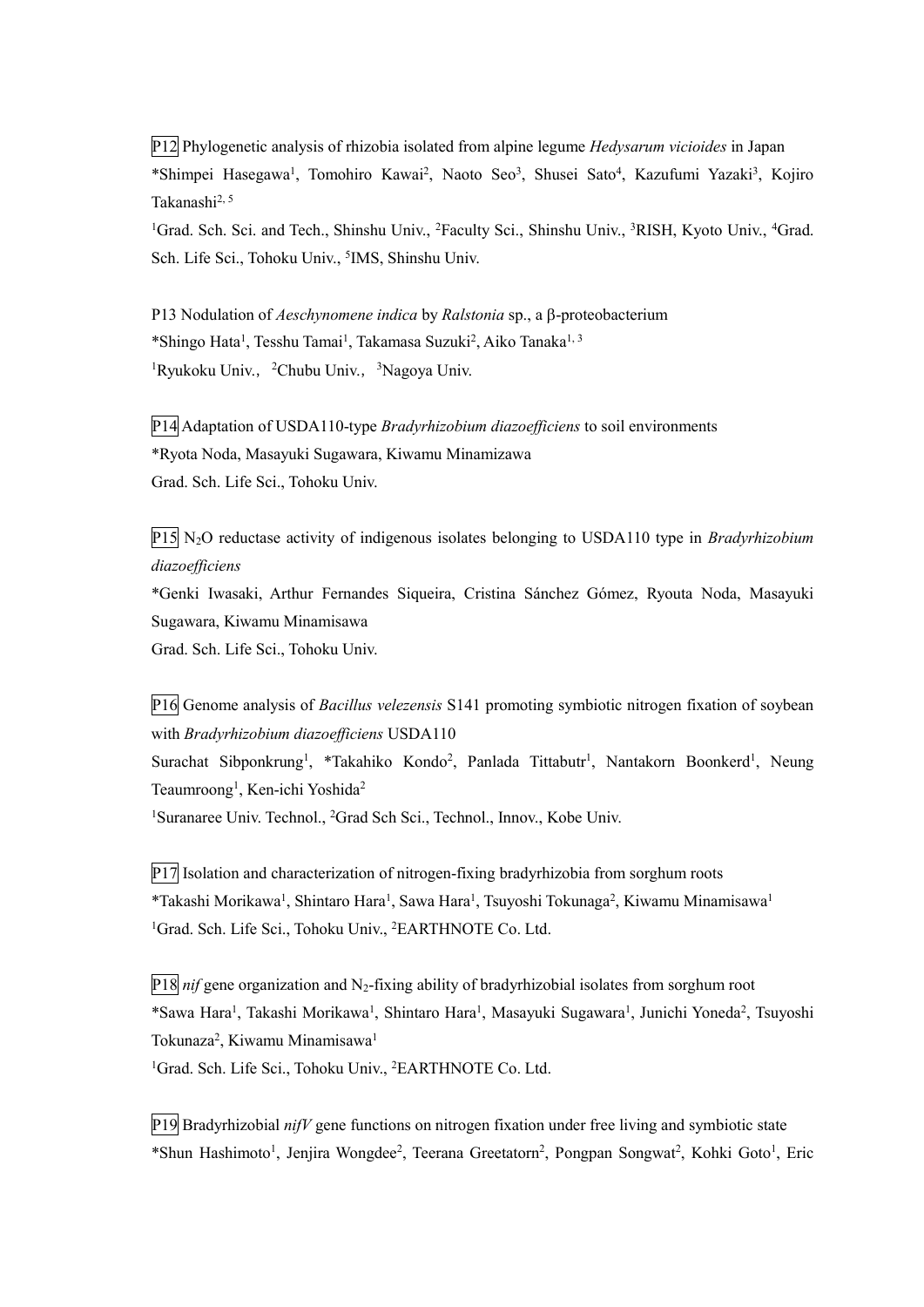Giraud<sup>3</sup>, Panlada Tittabutr<sup>2</sup>, Neung Teaumroong<sup>2</sup>, Ken-ichi Kucho<sup>1</sup>, Toshiki Uchiumi<sup>1</sup> <sup>1</sup>Grad. Sch. Sci. Eng., Kagoshima Univ., <sup>2</sup>Suranaree Univ. Technol., <sup>3</sup>LTMS, INRA.

P20 Gibberellin positively regulates Paris-type arbuscular mycorrhizal symbiosis \*Takaya Tominaga<sup>1</sup>, Chihiro Miura<sup>2</sup>, Naoya Takeda<sup>3</sup>, Yuri Kanno<sup>4</sup>, Yoshihiro Takemura<sup>2</sup>, Mitsunori Seo<sup>4</sup>, Masahide Yamato<sup>5</sup>, Hironori Kaminaka<sup>2</sup> <sup>1</sup>Dept. Agr. Sci., Grad. Sch. Sust. Sci., Tottori Univ., <sup>2</sup>Fac. Agr. Tottori Univ., <sup>3</sup>Sch. Sci. Tech., Kansei Gakuin Univ., <sup>4</sup>RIKEN CSRS, <sup>5</sup>Fac. Edu., Chiba Univ.

P21 Induction of rice AM symbiosis-related genes by a partially *N*-deacetylated chitin trimer from *Rhizophagus irregularis* \*Koyo Nojima, Kohki Akiyama Osaka Pref. Univ.

P22 Bacterial community shift in soybean shoot by inoculation of *Metylobacterium* sp. AMS5 \*Shintaro Hara<sup>1</sup>, Masatoshi Matusda<sup>2</sup>, Sawa Hara<sup>1</sup>, Kiwamu Minamisawa<sup>1</sup> <sup>1</sup> Grad. Sch. Life Sci., Tohoku Univ., <sup>2</sup>Konpon-ken

P23 Induction of heterophylly and variation of plant-associated bacterial communities in semi-aquatic plant *Rorippa aquatica* \*Manabu Itakura, Seisuke Kimura, Kaori Kaminoyama, Takakazu Kaneko Kyoto Sangyo Univ.

P24 Characterization of growth of germinated rice with different accumulated temperatures coated powders containing *Bacillus pumilus* TUAT1 and zeolite \*Shin-ichiro Agake<sup>1</sup>, Artigas Ramirez Maria Daniela<sup>2</sup>, Katsuhiro Kojima<sup>3</sup>, Taiichiro Ookawa<sup>3</sup>, Naoko

Ohtsu<sup>3</sup>, Tadashi Yokoyama<sup>3</sup>

<sup>1</sup>Grad. Sch. Agri, Tokyo Univ. Agri. Technol. <sup>2</sup>Uni. Grad. Sch. Agri, Tokyo Univ. Agri. Technol., <sup>3</sup>Inst. Agri. Tokyo Univ. Agri. Technol.

P25 Genetic diversity of *Epichloë* endophytes isolated from *Elymus* species in Tottori \*Naori Izu<sup>1</sup>, Hisashi Tsujimoto<sup>2</sup>, Wayne R. Simpson<sup>3</sup>, Richard D. Johnson<sup>3</sup>, Yasunori Akagi<sup>4</sup>, Motoichiro Kodama<sup>4</sup>

<sup>1</sup>GSSS, Tottori Univ., <sup>2</sup>ALRC, Tottori Univ., <sup>3</sup>AgResearch, N. Z., <sup>4</sup>UGSAS, Tottori Univ.

P26 Growth promoting effect of *Burkholderia vietnamiensis* in different plant species \*Rina Shinjo, Aiko Tanaka, Motohiko Kondo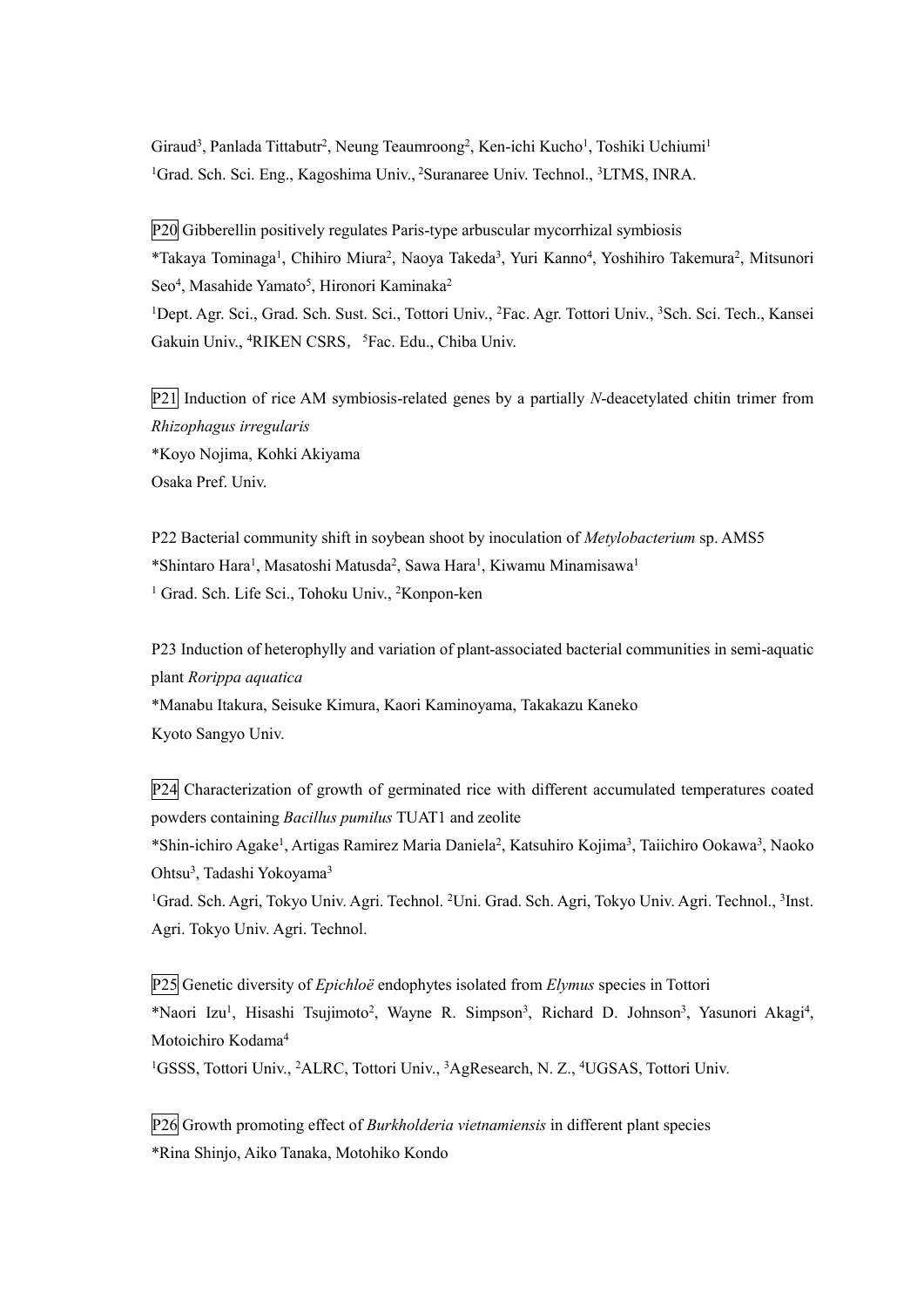Grad. Sch. Bioagricultur Sci., Nagoya Univ.

P27 PGPRs associated with different Venezuelan legumes

\*Artigas R., Maria D.<sup>1</sup>, Shin-ichiro Agake<sup>2</sup>, España Mingrelia<sup>3</sup>, Naoko Ohkama-Ohtsu<sup>4</sup>, Tadashi Yokoyama<sup>5</sup>

<sup>1</sup>Uni. Grad. Sch. Agri., Tokyo Univ. Agri. Technol., <sup>2</sup>Grad. Sch. Agri., Tokyo Univ. Agri. Technol., <sup>3</sup>Inst. Adv. Studies (IDEA-Venezuela), <sup>4</sup>Inst. Agri., Tokyo Univ. Agri. Technol., <sup>5</sup>Inst. Agri., Tokyo Univ. Agri. Technol.

P28 Inoculation effects of root-associated endophyte on legume \*Yoshikazu Shimoda<sup>1</sup>, Kazuhiko Narisawa<sup>2</sup> <sup>1</sup>NIAS/NARO, <sup>2</sup>Ibaraki Univ.

P29 The effect of non-structural carbohydrate on endophytic nitrogen fixation in rice \*Takanori Okamoto, Rina Shinjo, Aiko Tanaka, Daisuke Sugiura, Motohiko Kondo Grad. Sch. Bioagri. Sci., Nagoya Univ.

P30 Mechanism of rice endophytic bradyrhizobial cell differentiation and its role on nitrogen fixation \*Teerana Greetatorn<sup>1</sup>, Shun Hashimoto<sup>2</sup>, Panlada Tittabutr<sup>1</sup>, Toshiki Uchiumi<sup>2</sup>, Neung Teaumroong<sup>1</sup> <sup>1</sup>Suranaree Univ. Technol., <sup>2</sup>Grad. Sch. Sci. Eng., Kagoshima Univ.

P31 Role of morphological change in *Azospirillum* sp. in early interaction with onion \*Leidong Hong1,2, Yoshitake Orikasa1,2, Hisayo Sakamoto1, Takuji Ohwada1,2 <sup>1</sup>OUAVM, <sup>2</sup>UGAS, Iwate Univ.

P32 Analysis of symbiotic genes expression induced by *Glycine max* cv. L323 and *Sinorhizobium* sp.H49 interaction under salt stress condition

\*Misaki Kubota<sup>1</sup>, Sayuri Hagita<sup>1</sup>, Tetsuya Akatsu<sup>1</sup>, Norihiko Tomooka<sup>2</sup>, Naoko Ohkama-Ohtsu<sup>3</sup>, Tadashi Yokoyama<sup>3</sup>

<sup>1</sup>Grad. Sch. Agr. Inst. Agr., Tokyo Univ. Agr. Technol., <sup>2</sup>Nat. Agr. Food Res. Org. (NARO), <sup>3</sup>Inst. Agri., Tokyo Univ. Agri. Technol.

P33 Effects of ALA-synthase co-expression on mesorhizobial mono functional catalase holoenzyme synthesis in *Escherichia coli*

\*Honami Miura, Riho Shirai, Miwa Asano, Hiroshi Fujii, Kazuhiko Saeki Nara Women's Univ.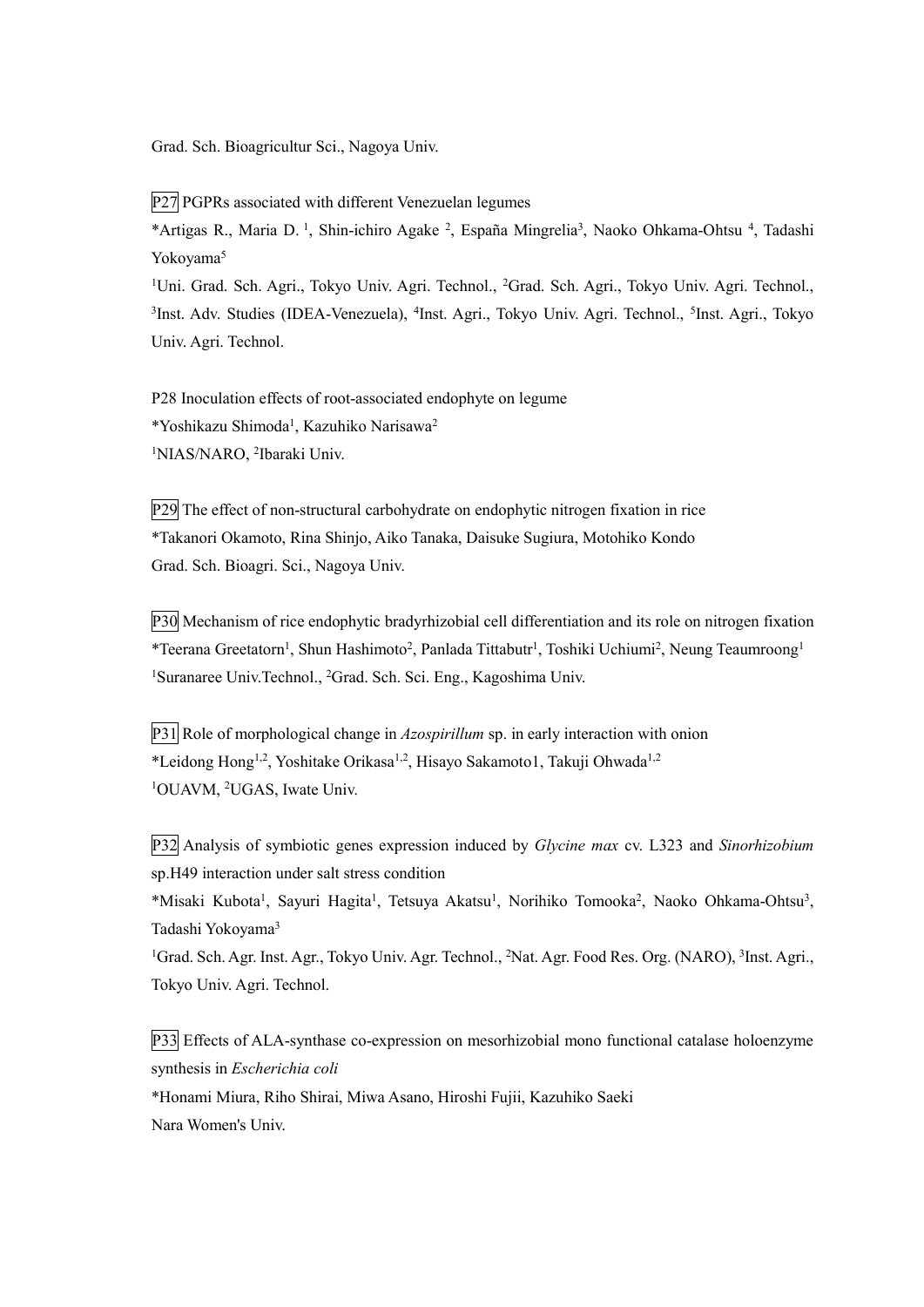P34 Mutational analysis of an iron-sulfur protein synthesis gene in *Sinorhizobium meliloti* Shohei Sasaki, Kiwamu Minamisawa, \*Hisayuki Mitsui Grad. Sch. Life Sci., Tohoku Univ.

P35 Exploring for a ligand of the ALB1 protein based on the *Lotus japonicus* and *Mesorhizobium loti* co-expression network \*Tsuneo Hakoyama<sup>1</sup>, Yoshikazu Shimoda<sup>2</sup>, Makoto Hayashi<sup>1</sup> <sup>1</sup>Riken CSRS, <sup>2</sup>NARO NIAS

P36 Functional investigation of a PH/BEACH/WD domain protein CRINKLE on the root nodule symbiosis \*Aya Shimomura, Keisuke Yokota, Atsuko Hirota, Takashi Soyano, Makoto Hayashi

RIKEN

P37 A novel regulator of root nodule symbiosis \*Akihiro Yamazaki<sup>1</sup>, Akira Miyahara<sup>2</sup>, Miwa Nagae<sup>2</sup>, Yosuke Umhara<sup>2</sup>, Kiminori Toyooka<sup>1</sup> Makoto Hayashi<sup>1</sup> <sup>1</sup>RIKEN, <sup>2</sup>NIAS

P38 Genetic analysis of quantitative traits for nodulation of soybeans in a field \*Yosuke Umehara<sup>1</sup>, Yoshikazu Shimoda<sup>1</sup>, Masaki Hayashi<sup>2</sup>, Akito Kaga<sup>3</sup>, Fukuyo Tanaka<sup>2</sup>, Yoshinari Ohwaki<sup>2</sup>, Masao Ishimoto<sup>3</sup>, Makoto Hayashi<sup>4</sup> <sup>1</sup>NIAS / NARO, <sup>2</sup>CARC / NARO, <sup>3</sup>NICS / NARO, <sup>4</sup>CSRS / RIKEN

P39 Effects of plant hemoglobin and bacterial flavohemoglobin on symbiotic nitrogen fixation \*Mitsutaka Fukudome<sup>1</sup>, Yusuke Maesako<sup>1</sup>, Eri Watanabe<sup>1</sup>, Sayaka Higashi<sup>1</sup>, Ryujiro Imaizumi<sup>2</sup>, Toshio Aoki<sup>2</sup>, Toshiki Uchiumi<sup>1</sup>

<sup>1</sup>Grad. Sch. Sci. Eng., Kagoshima Univ., <sup>2</sup>Grad. Sch. Bioresource Sci., Nihon Univ.

P40 Introduction of root trait to *Lotus japonicus* by interspecific hybridization with super-root derived from *Lotus corniculatus*

Rinda Puspasari<sup>1</sup>, \*Masatsugu Hashiguchi<sup>2</sup>, Ryoma Ushio<sup>2</sup>, Genki Ishigaki<sup>2</sup>, Hidenori Tanaka<sup>2</sup>, Ryo Akashi $1, 2$ 

<sup>1</sup>Interdiscip. Grad. Sch. Agri. Eng., Univ. Miyazaki, <sup>2</sup>Fac. Agri., Univ. Miyazaki

P41 Outer membrane vesicles production of *Mesorhizobium japonicum* MAFF303099 and plant response